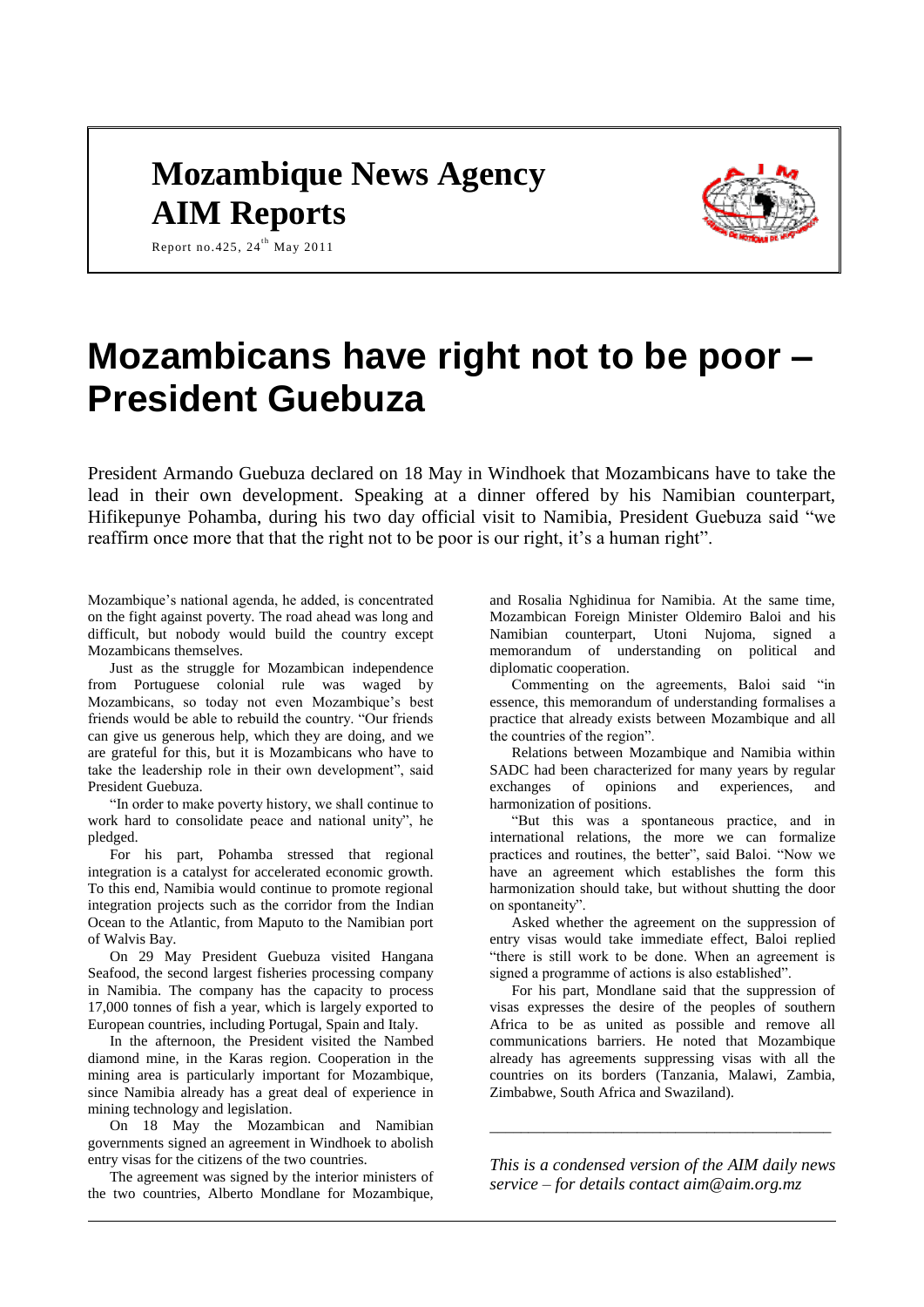### **Assembly of the Republic**

*\_\_\_\_\_\_\_\_\_\_\_\_\_\_\_\_\_\_\_\_\_\_\_\_\_\_\_\_\_\_\_\_\_\_\_\_\_\_\_\_\_\_\_\_\_\_\_\_\_\_\_\_\_\_\_\_\_\_\_\_\_\_\_\_\_\_\_\_\_\_\_\_\_\_\_\_\_\_\_\_\_\_\_\_\_\_\_\_\_\_\_\_\_\_\_\_*

#### **Renamo urged to change its behaviour**

The leader of the parliamentary group of Mozambique's ruling Frelimo Party, Margarida Talapa, on 20 May urged the main opposition party, Renamo, to review its political behaviour "to bring it into line with the most elementary and universal democratic principles".

Speaking at the closing session of the March-May sitting of the Mozambican parliament, the Assembly of the Republic, Talapa said "the resort to demagogy, disinformation, threats and destabilisation, and the incitement to acts of violence and destruction are not part of any democratic political vocabulary"

Frelimo deplored the use of insult and defamation in speeches by some Renamo deputies. Some of those speeches "display an abject lack of patriotism and Mozambican selfesteem", said Talapa.

She warned that "we cannot go on living with declarations that disinform and divide Mozambicans".

"We are prepared to respect you", Talapa told the Renamo benches. "But we cannot respect people who only open their mouths to speak words that set the country alight, that encourage discord, that endanger the peace for which thousands of our fellow countrymen paid with their blood".

"Let's debate reconciliation", she urged. "Let's debate ideas for rebuilding the country lacerated by many years of war. Intimidatory speeches about a return to war should be banished from this parliament".

Talapa was scathing about Renamo's habit of boycotting parliamentary activities it disagrees with. Renamo has refused to appoint the four members to which it is entitled on an ad-hoc commission set up to draft amendments to the Constitution. When the chairperson of that commission, Eduardo Mulembue, reported to the plenary, all the Renamo deputies walked out of the chamber in protest.

"We lament the attitude of those who exclude themselves from the constitutional amendments", said Talapa. "Those who refuse to participate in the national dialogue on such an important matter cannot be regarded as defending the interests of the voters they say they represent".

"Disagreeing is a right under democracy", she added. "But in order to disagree one must be there and participate. We think that exclusion is irresponsible and anti-democratic".

The leader of the Renamo parliamentary group, Anegelina Enoque, firmly defended Renamo's boycott tactic.

Renamo, she insisted, thought that amending the Constitution is "neither pertinent nor opportune at a time when the country faces serious problems of poverty, a high cost of living deriving from the world food and financial crises, where Mozambicans are demanding decent wages, where despite all efforts the HIV/AIDS prevalence is rising, where the number of people dropping out of treatment is on the increase because of lack of food, and thousands of Mozambicans are dying of hunger".

Enoque complained that "you can't spend so much money on revising what doesn't need to be revised". She added that so far Frelimo has not revealed which clauses in the Constitution it wishes to amend.

Enoque also claimed that the law granting rights to veterans of both the independence war and of the war waged by the apartheid South African regime against Mozambique was "unjust, discriminatory and unconstitutional".

In her view it was "discriminatory" because it does not place veterans of the national liberation struggle on the same footing as former Renamo guerrillas.

#### **MDM amendment on renegotiating megaprojects defeated**

The Assembly of the Republic on 19 May rejected a call by the opposition Mozambique Democratic Movement (MDM) that the government should unilaterally renegotiate contracts signed with mega-projects.

The MDM moved its amendment during the second and final reading of a government bill on public-private partnerships, large scale projects and business concessions.

The amendment the MDM wished to insert read "if the macro-economic and social context is unfavourable to the treasury, the government shall take the initiative to renegotiate the contracts".

The government, backed by the majority Frelimo Party, argues that any renegotiation should be a matter of consensus between the government and the company concern, and should never be a unilateral imposition.

The government text read "through mutual agreement between the contracting parties, renegotiation of contractual clauses is permitted, in order to ensure the prevention and mitigation of risks, and the equitable sharing of the benefits from the undertaking".

The MDM, however, insisted that the government had the sovereign prerogative to renegotiate contracts in a hostile economic environment. "The initiative must always come from the government", declared MDM deputy Jose de Sousa.

The MDM amendment went down to defeat, since all 172 Frelimo deputies in the chamber voted against, and only the seven MDM deputies were in favour. The largest opposition parliamentary group, Renamo, boycotted the debate on this law, walking out of the chamber, just as it had done on the two previous days.

Frelimo said it was rejecting the MDM amendment because it believed the question of renegotiation was adequately covered in the government's text.

Frelimo deputy Danilu Ragu said that the government could not decide to renegotiate contracts unilaterally "because this will scare off investments".

#### **Chairperson of Constitutional Council ratified**

The Assembly of the Republic on 17 May ratified the appointment of Hermenegildo Gamito as chairperson of the Constitutional Council, the country's highest body in matters of constitutional and electoral law.

Gamito was appointed by President Armando Guebuza after his disgraced predecessor, Luis Mondlane, resigned on 17 March.

Mondlane's resignation followed the exposure of his use of Council funds for his personal expenditure, including paying off the mortgage on a luxury house. Mondlane is currently facing disciplinary, and possibly criminal, proceedings for the alleged abuse of his office.

The 67 year old Gamito trained in law, receiving his law degree from the Classical University of Lisbon. He taught fiscal and customs law at Maputo's Eduardo Mondlane University, and was a judge on the Higher Appeals Court, the predecessor to today's Supreme Court.

But in recent years Gamito has been better known for business activities. He has sat on the board of several public and private companies. He was once the chairperson of the state-owned People's Development Bank, and is currently the chairperson of First National Bank-Mozambique.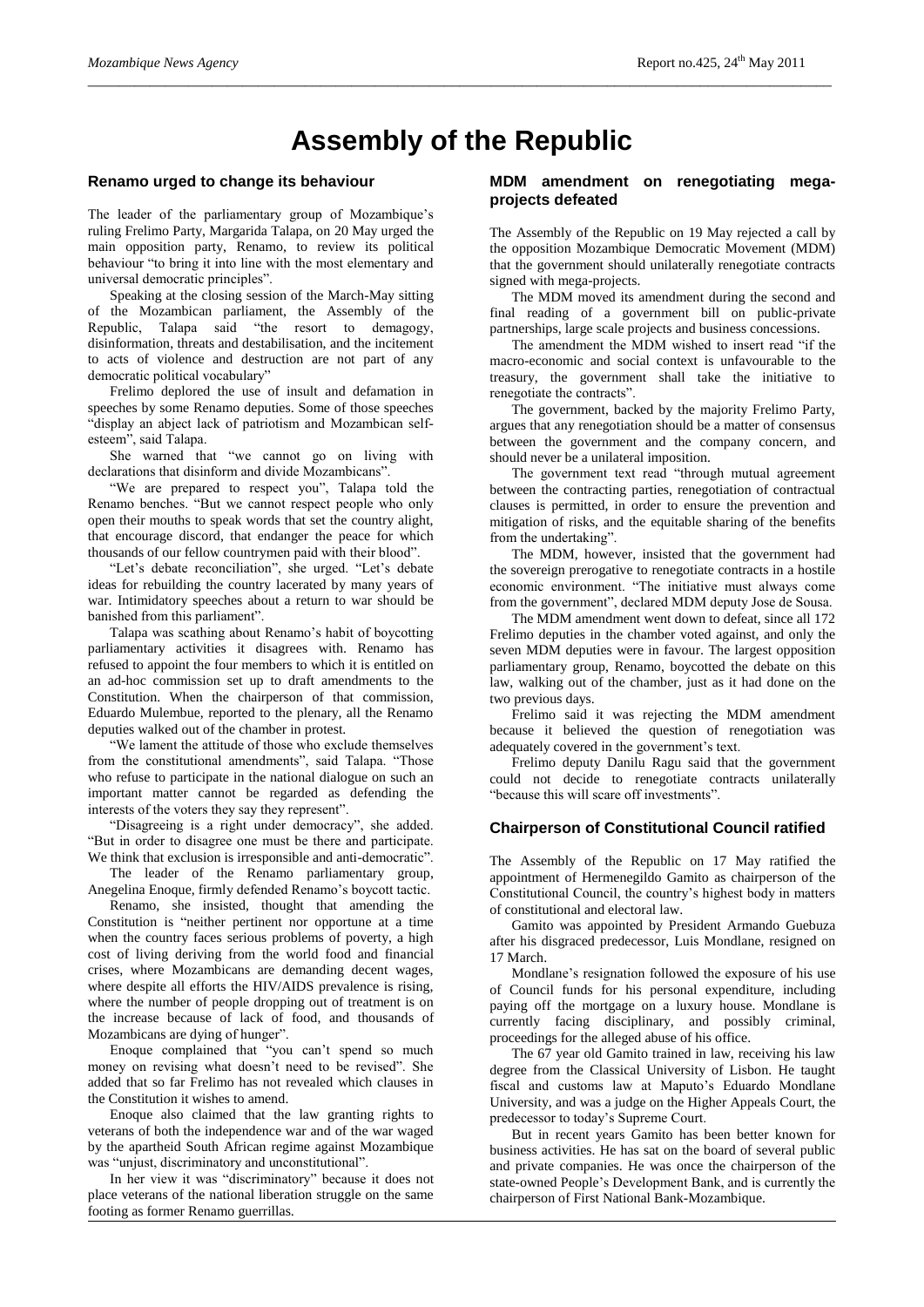He sat in the Assembly of the Republic for 15 years (from 1994 to 2009) as a deputy for the ruling Frelimo Party, and chaired the ad-hoc parliamentary commission that produced the constitutional amendments of 2004.

Despite his membership of Frelimo, neither of the opposition parliamentary groups, Renamo and the Mozambique Democratic Movement (MDM), opposed ratifying his appointment.

Indeed, the Assembly's Constitutional and Legal Affairs Commission, including its opposition members, unanimously proposed that the appointment be ratified. When the Commission interviewed Gamito, he promised to resign from, or suspend his participation in, all activities that are incompatible with membership of the Constitutional Council.

Thus Gamito has suspended his membership of the Mozambican Bar Association, and provided the Commission with a declaration from the office of the Frelimo General Secretary, Filipe Paunde, stating that he has ceased to perform any duties within Frelimo.

During his hearing before the Commission, Gamito said he would work to restore dignity to the Constitutional Council, prioritising team work and the achievement of consensus.

In the brief debate following the presentation of the Commission's recommendation, Renamo deputy Saimone Macuiana gave a guarded welcome to Gamito's appointment, but warned that Gamito "must not consider himself above the law, as happened with Mondlane, who did everything without consulting his colleagues".

"We want the Constitutional Council to work on the basis of the Constitution and the laws", said Macuiana. He urged Gamito "to act with impartiality".

As is normal with the appointment or ratification of named individuals, a secret ballot was held. 198 of the 219 deputies present voted in favour of ratifying Gamito's appointment, and 18 voted against. Two blank ballots were cast and one vote was invalid.

#### **Assembly passes amended state budget**

The Assembly of the Republic on 16 May passed the first reading of a government bill amending the 2011 state budget, in order to increase authorised public expenditure by 9.4 billion meticais (about \$306.7 million).

Total government expenditure rises from the 132.4 billion meticais authorised under the original 2011 budget, approved in December, to 141.8 billion meticais.

Of this sum, 79.2 billion meticais will be covered by taxes and other state revenue, and 2.6 billion will be raised through issuing domestic debt.

This leaves a deficit of 60 billion meticais, to be covered by foreign grants and loans. The government assured the Assembly that its foreign partners have pledged these funds, which break down into 35.3 billion meticais in grants, and 24.7 billion in loans.

Introducing the bill, Prime Minister Aires Ali said the budget had to be amended because of changes in the macroeconomic assumptions on which it was based. Thus the estimated growth in Mozambican GDP for 2011 has risen from 7.2 to 7.4 per cent.

This is due to better than expected performance in several sectors of the economy including agriculture, mining, financial services, construction, and transport and communications.

The drawback to this is that several of these sectors suck in imports, the price of which is rising. "Since Mozambique still depends on imports of consumer goods, processed products and intermediate capital goods to meet the needs of

the productive sector and of internal consumption, the target for average annual inflation has been revised from eight per cent to 9.5 per cent", said Ali.

Contrary to expectations in late 2010, the Mozambican currency has not only stopped depreciating but has been rising in value against the currencies of its main trading partners (the US dollar, the South African rand and the euro). In the original 2011 budget, the government used an average exchange rate for the year of 36.7 meticais to the dollar – the amended budget brings this down to 32.9 meticais to the dollar.

The strengthening of the metical reduces the amount of foreign aid received when inserted into the budget in its local currency equivalent. It also reduces customs duties and value added tax on imported goods when these are expressed in meticais.

On the other hand, the stronger metical reduces debt servicing costs by 288 million meticais, and reduces the costs of transfers to Mozambican embassies by 213 million meticais.

The increase in expenditure includes a further 1.3 billion meticais in goods and services that state institutions are allowed to purchase. Finance Minister Manuel Chang said this increase sought "to meet the growing need to provide basic services to the population".

The amended budget increases the state's participation in the road building and rehabilitation programme by 1.13 billion meticais.

The budget also includes a 3.6 billion meticais allocation to compensate fuel distribution companies for the \$110 million they lost in 2010, because of the government's general subsidy on liquid fuels, particularly diesel.

Fuel prices were frozen between August 2010 and April this year. The government is now removing the fuel subsidy, replacing it by a subsidised transport pass aimed at workers, students and the elderly. The budget includes a line of 200 million meticais to cover the transport pass.

As from July, the urban poor will be entitled to a basic food basket, covering their daily calorific needs. They will pay a reference price of 840 meticais a month for this food basket (containing maize, rice, bread, fish, vegetable oil, beans and sugar). The subsidy covers the difference between this reference price and the market price of the food. This subsidy is budgeted at 335.6 million meticais.

The government has also decided to increase its expenditure on the All-Africa Games, due to be held in Maputo in September, by 391 million meticais. This money will be spent on concluding the facilities for the games and in equipping and furnishing the athletes' village.

The amended budget also increases the transfers from the central government to the municipalities from 912 million to slightly more than a billion meticais. In addition, a fund of 140 million meticais has been allocated to the municipalities to create jobs, under the government's Strategic Plan for the Reduction of Urban Poverty.

Chang told the deputies that state revenue finances 56 per cent of the amended budget, and foreign aid 42 per cent. The remaining two per cent is raised through domestic indebtedness.

The amendments to the budget, Chang said, "do not change the restrictive nature of budgetary policy, expressed in strengthening standards of economy, effectiveness and rationality in undertaking public expenditure in a framework of budgetary austerity".

This, he added, sought "to guarantee macro-economic stability, the sustainability of the public accounts in the medium term, and the correction of structural imbalances in the balance of payments in the long term".